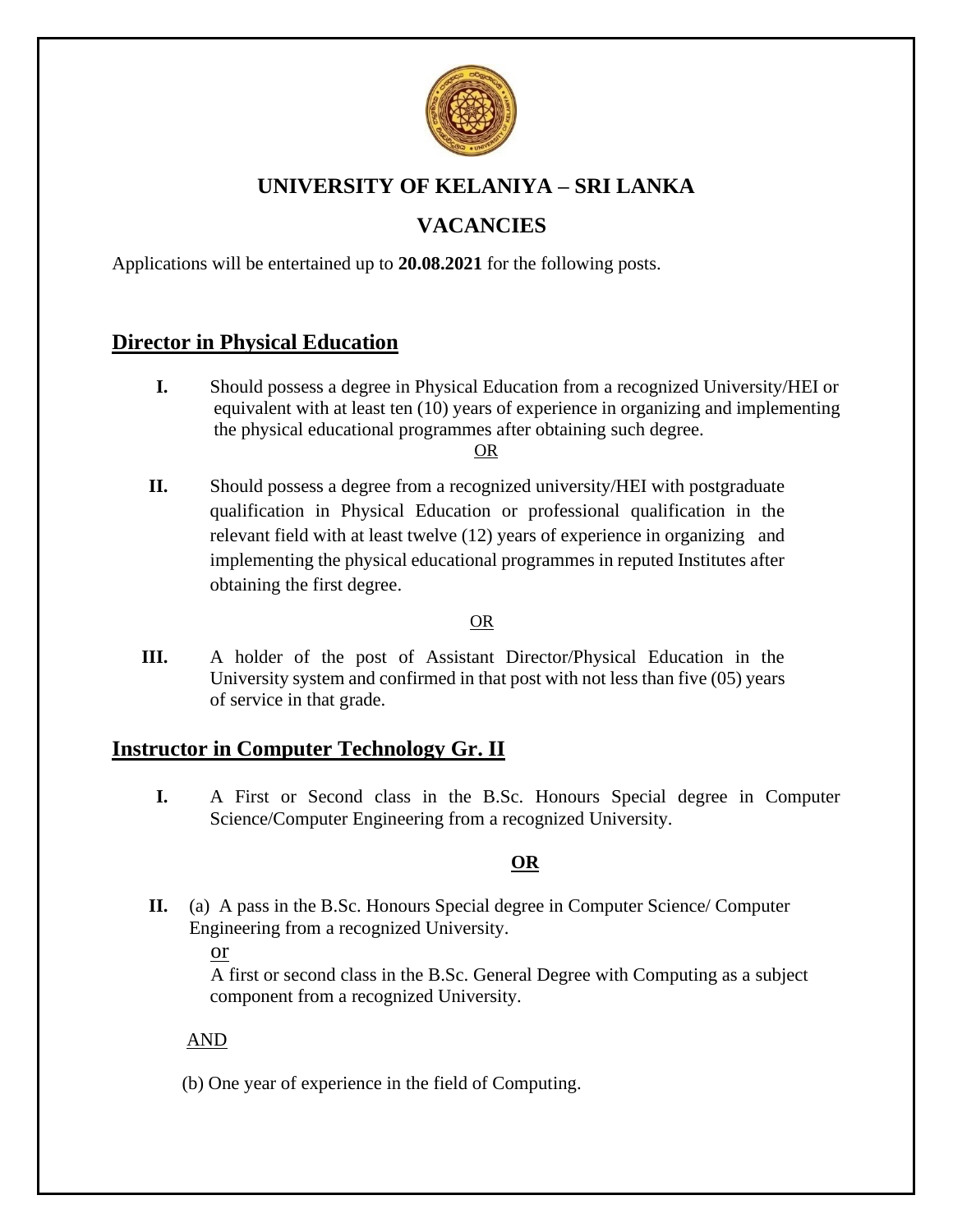## **OR**

**III.** (a) A pass in the B.Sc. General Degree with Computing as a subject component from a recognized University.

or

 A first or second class in the B.Sc. General Degree (where computing is not a subject component) from a recognized University.

## AND

(b) Two years of experience in the field of Computing.

## **OR**

**IV.** A pass in the B.Sc. General Degree (where Computing is not a subject Component) from a recognized University.

#### AND

Three years of experience in the field of Computing.

**V.** Any other Degree.

#### AND

A postgraduate Diploma in Computer Science / Computer Technology from a recognized University.

#### AND

One year of experience in the field of Computing.

#### **Salary Scales:**

| U-EX $2$ (II) | : Director in Physical Education<br>Rs. $66,180 - 8 \times 1335$ ; $8 \times 1630 - 89,900$ p. m<br>(Approximate Gross Salary Rs. 116,997/-)                                |
|---------------|-----------------------------------------------------------------------------------------------------------------------------------------------------------------------------|
| U-AS $2$ (II) | : Instructor in Computer Technology Gr. II<br>Rs. $50,625 - 3 \times 1335 - 54,630$ (EB) $55,965 - 14 \times 1335 - 74,655$ p.m.<br>(Approximate Gross Salary Rs. 91,331/-) |

#### **Age:**

Below 45 years.

Age limit will not be applicable to the employees in the Government Departments, Corporations, Statutory Boards, UGC and Higher Educational Institutions.